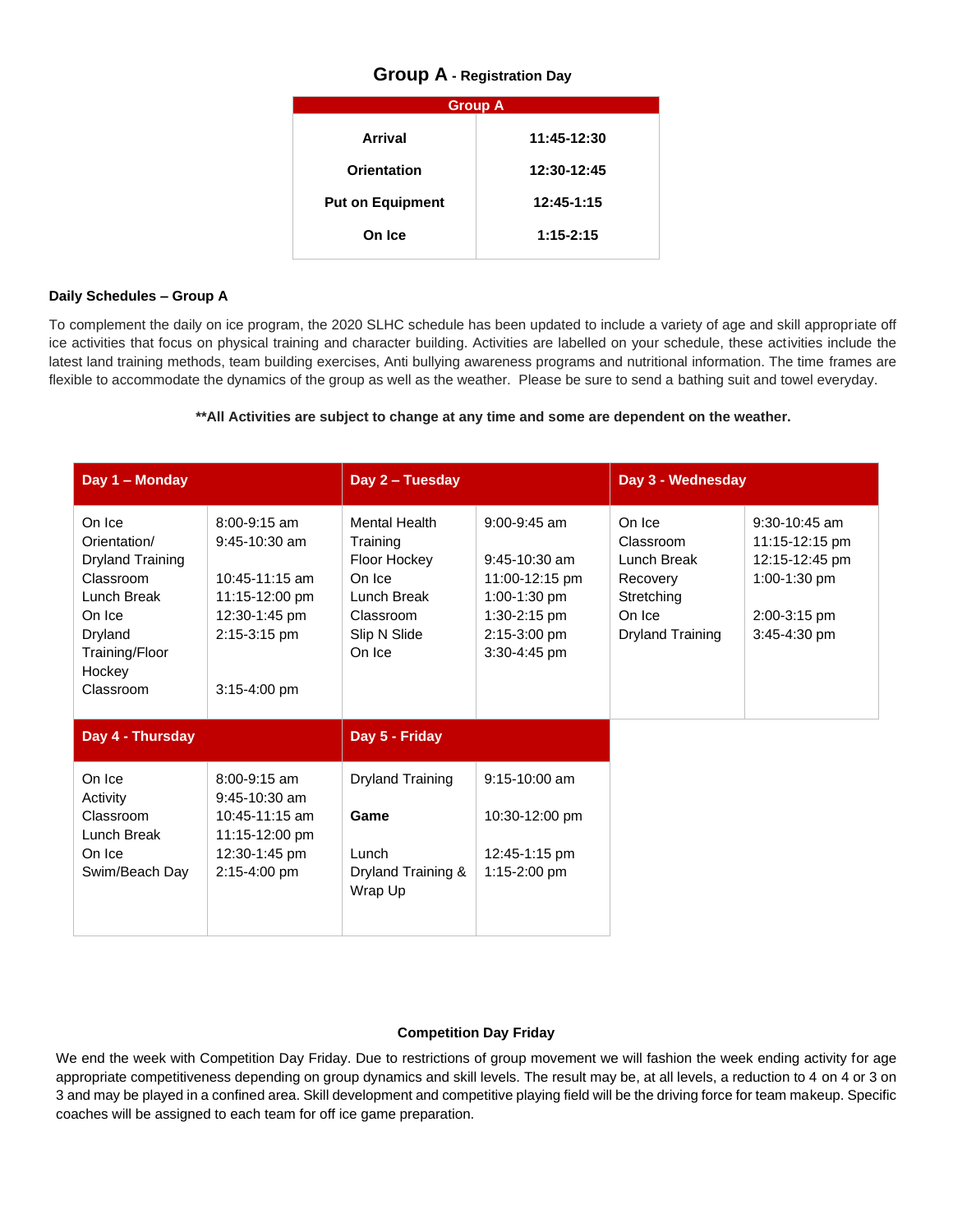# **Group B - Registration Day**

| <b>Group B</b>          |             |
|-------------------------|-------------|
| Arrival                 | $1:00-1:45$ |
| Orientation             | $1:45-2:00$ |
| <b>Put on Equipment</b> | $2:00-2:30$ |
| On Ice                  | $2:30-3:30$ |
|                         |             |

#### **Daily Schedules – Group B**

To complement the daily on ice program, the 2020 SLHC schedule has been updated to include a variety of age and skill appropriate off ice activities that focus on physical training and character building. Activities are labelled on your schedule, these activities include the latest land training methods, team building exercises, Anti bullying awareness programs and nutritional information. The time frames are flexible to accommodate the dynamics of the group as well as the weather. Please be sure to send a bathing suit and towel everyday.

### **\*\*All Activities are subject to change at any time and some are dependent on the weather.**

| Day 1 - Monday                                                                                                                                                                                            |                                                                                                                                       | Day 2 - Tuesday                                                                                                  |                                                                                                        | Day 3 - Wednesday                                                                                       |                                                                                                                       |
|-----------------------------------------------------------------------------------------------------------------------------------------------------------------------------------------------------------|---------------------------------------------------------------------------------------------------------------------------------------|------------------------------------------------------------------------------------------------------------------|--------------------------------------------------------------------------------------------------------|---------------------------------------------------------------------------------------------------------|-----------------------------------------------------------------------------------------------------------------------|
| On Ice<br>Orientation/<br><b>Dryland Training</b><br>Classroom<br>Lunch Break<br>Recovery<br>Stretching<br>On Ice<br>Floor Hockey<br>**Contact<br><b>Confidence</b><br>(Optional \$36.75)<br>2010 & older | $9:30-10:45$ am<br>11:15-11:45 pm<br>11:45-12:15 pm<br>12:15-12:45 pm<br>1:00-1:30 pm<br>2:00-3:15 pm<br>3:45-4:30 pm<br>5:00-6:00 pm | On Ice<br><b>Dryland Training</b><br><b>Mental Health</b><br>Training<br>Lunch Break<br>On Ice<br>Swim/Beach Day | $8:00 - 9:15$ am<br>9:45-10:30 am<br>10:30-11:15 am<br>11:15-12:00 pm<br>12:30-1:45 pm<br>2:30-4:30 pm | <b>Dryland Training</b><br>Floor Hockey<br>On Ice<br>Lunch Break<br>Classroom<br>Slip N Slide<br>On Ice | $9:00 - 9:45$ am<br>$9:45-10:30$ am<br>11:00-12:15 pm<br>1:00-1:30 pm<br>1:30-2:15 pm<br>2:15-3:00 pm<br>3:30-4:45 pm |
| Day 4 - Thursday                                                                                                                                                                                          |                                                                                                                                       | Day 5 - Friday                                                                                                   |                                                                                                        |                                                                                                         |                                                                                                                       |
| On Ice<br>Classroom<br>Lunch Break<br><b>Dryland Training</b><br>On Ice<br>Activities @ Beach                                                                                                             | 9:30-10:45 am<br>11:15-12:15 pm<br>12:15-12:45 pm<br>1:00-1:30 pm<br>2:00-3:15 pm<br>3:45-4:30 pm                                     | <b>Dryland Training</b><br>Lunch<br>Game<br>Wrap Up                                                              | 10:15-11:00 am<br>11:00-11:45 pm<br>12:15-1:45 pm<br>2:15-3:00 pm                                      |                                                                                                         |                                                                                                                       |

## **Competition Day Friday**

We end the week with Competition Day Friday. Due to restrictions of group movement we will fashion the week ending activity for age appropriate competitiveness depending on group dynamics and skill levels. The result may be, at all levels, a reduction to 4 on 4 or 3 on 3 and may be played in a confined area. Skill development and competitive playing field will be the driving force for team makeup. Specific coaches will be assigned to each team for off ice game preparation.